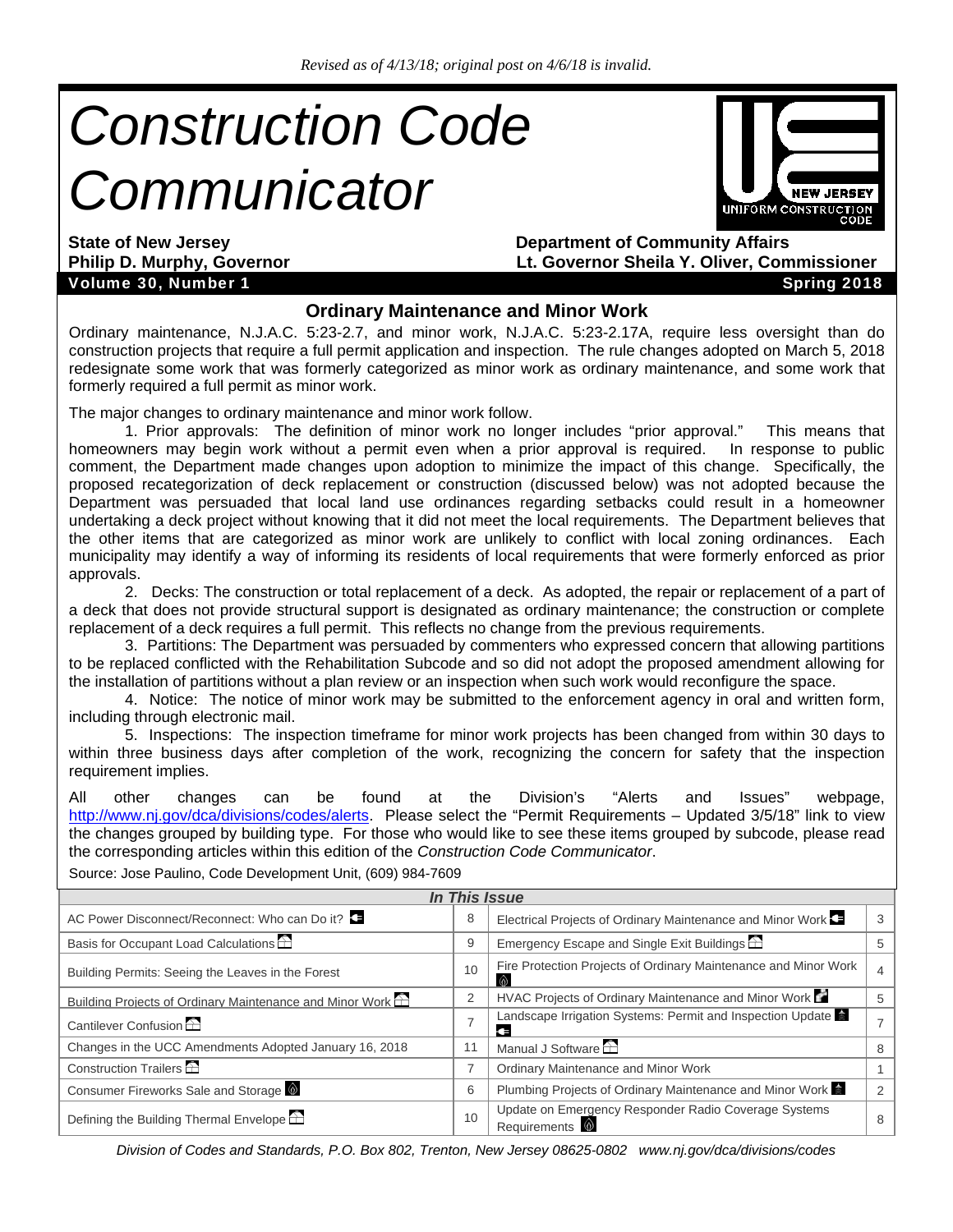## **Building Projects of Ordinary Maintenance and Minor Work**

Ordinary building maintenance projects, at N.J.A.C. 5:23-2.7(c)1, do not require a permit application to be filed with the local enforcing agency and therefore, no inspection is required. Even though there is no permit issued, it is expected that the following projects will still meet minimum requirements of the Uniform Construction Code. Building projects not listed below would require, at a minimum, a minor work permit or full permit:

- Painting (interior and exterior) ANY building;
- Interior finishes (installation, repair, or replacement) of less than 25 percent of the total wall area or ceiling of ONE- or TWO-FAMILY DWELLINGS. This includes plastering and drywall installation. It also includes vinyl wall or ceiling covering of any amount. This does NOT include paneling;
- Wall papering at ANY location;
- Glass (replacement) in ANY window or door, being of a type and quality that complies with code;
- ANY window or door (replacement), including storm windows, storm windows and garage doors, in the same opening without altering the dimensions or framing of the original opening. More specifically, means of egress doors and emergency escape openings may be made in the same opening without altering the dimensions or framing of the original opening, as long as there is no reduction in the required height, width, or net clear opening of the previous window or door assembly;
- ANY non-structural component (repair or replacement), such as a partition railing in one- and two-family dwellings;
- ANY non-structural elements, such as cabinets;
- ANY interior or exterior trim, decoration, or moldings;
- ANY flooring material with a new material;
- Roof covering (repair or replacement) on **DETACHED** ONE- and TWO-FAMILY DWELLINGS;
- Siding (repair or replacement) of like material on ONE- and TWO-FAMILY DWELLINGS. Siding (repair or replacement) of like material on all OTHER buildings is limited to 25% of the total building area. In ALL cases, the repair or replacement of polypropylene siding shall not be ordinary maintenance;
- ANY **PART** of a deck, porch, or stoop (repair or replacement) that does not provide structural support for any roof or portion of a building (see minor work, below, for TOTAL replacement);
- Screens on ANY building;
- ANY insulation, except foam plastic insulation, when installed adjacent to or not more than one and a half inches from an interior finish;
- ANY exterior gutters and leaders; and
- ANY storable spa or hot tub that is provided with a lockable safety cover that complies with ASTM F1346.

Building projects that fall between ordinary maintenance and full-blown projects would be described as "minor work" at N.J.A.C. 5:23-2.17A(c). These types of projects include:

- ANY porch or stoop (construction or **TOTAL** replacement) that does not provide structural support for any roof or portion of a building;
- Renovation or alteration work in an existing ONE- or TWO-FAMILY DWELLING, provided that no primary structural members are altered in any way, and further provided that the work does not constitute reconstruction; and
- Non-structural components (repair or replacement with no reconfiguration of space) such as a partition in structures OTHER THAN ONE- and TWO-FAMILY DWELLINGS;
- Installation of a radon mitigation system provided no new electrical work is required; and
- Repair and/or renovation work in a Group B, Group F, Group M, or Group S occupancy.

Source: Code Assistance Unit and Code Development Unit (609) 984-7609

#### **Plumbing Projects of Ordinary Maintenance and Minor Work**

Ordinary plumbing maintenance projects, at N.J.A.C. 5:23-2.7(c)2, do not require a permit application to be filed with the local enforcing agency and therefore, no inspection is required. Even though there is no permit issued, it is expected that the following projects will still meet minimum requirements of the Uniform Construction Code. Plumbing projects not listed below would require, at a minimum, a minor work permit or full permit:

*(continued on next page)*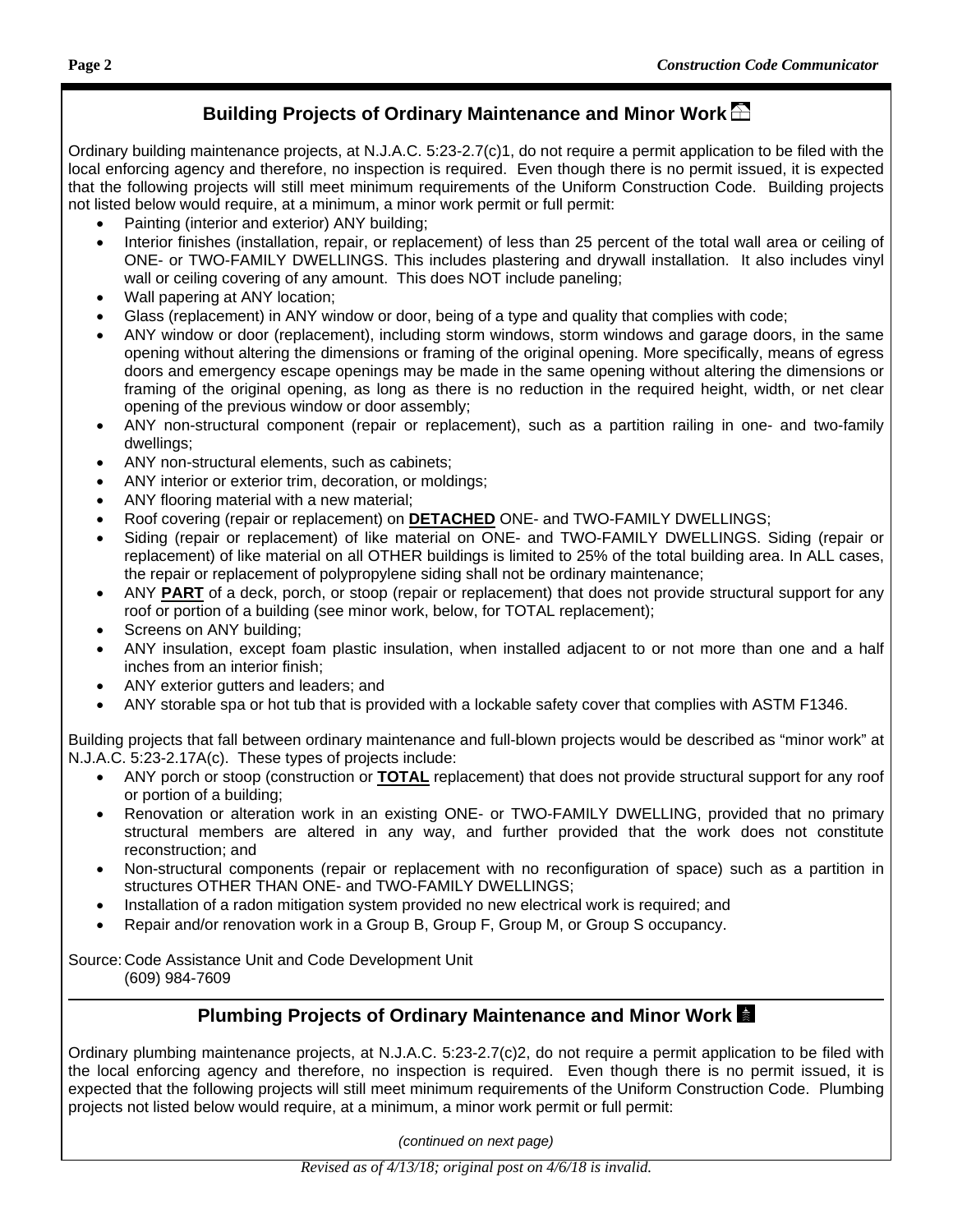#### *(Plumbing Projects of Ordinary Maintenance and Minor Work)*

- ANY hose bib valve replacement as long as they are provided with an approved atmospheric vacuum breaker;
- ANY existing fixture refinishing. This does not include relining of fixtures (which would not be considered to be ordinary maintenance);
- ANY ball cock replacement as long as they are an approved anti-siphon type;
- ANY repair of leaks involving the replacement of piping;
- ANY clearance of stoppages;
- ANY faucet replacement or working parts of faucets;
- ANY valve replacement, including shower or combination bath/shower valves;
- ANY replacement of working parts of valves, including, but not limited to, shower or combination bath/shower valves;
- ANY trap replacement;
- Any fixture replacement as long as it is similar fixture and there is no change in the piping arrangement; and
- ANY domestic clothes washer and domestic dishwasher replacement.

In addition to the above, plumbing subcode officials should review the heating, ventilation and air conditioning maintenance projects at N.J.A.C. 5:23-2.7(c)5, which is also covered on Page 5 within this edition of the Construction Code Communicator.

Plumbing projects that fall between ordinary maintenance and full-blown projects would be described as "minor work" at N.J.A.C. 5:23-2.17A(c). These types of projects include:

- Replacement of ANY existing plumbing piping work with new and approved material of like capacity
- The installation of ANY drinking fountain and condensate drain in existing structures;
- Replacement of ANY existing water heaters with new ones of like capacity;
- Replacement of ANY existing boilers, warm air furnaces, air conditioning units, and air conditioning condensing units with new appliances of like capacity;
- New electrical work incidental to the installation of air conditioning, equipment, clothes dryers, and ranges or ovens in ONE- and TWO-FAMILY DWELLINGS; and
- Installation of fixtures in existing space of DWELLINGS where the new installation of additional fixtures can be accommodated with no increase in the size of the water distribution system, water service, or house drain; and
- Repair and/or renovation work in a Group B, Group F, Group M, or Group S occupancy.

Source: Code Assistance Unit and Code Development Unit (609) 984-7609

## **Electrical Projects of Ordinary Maintenance and Minor Work**

Ordinary electrical maintenance projects at N.J.A.C. 5:23-2.7(c)3 do not require a permit application to be filed with the local enforcing agency and therefore, no inspection is required. Even though there is no permit issued, it is expected that the following projects will still meet minimum requirements of the Uniform Construction Code. Electrical projects not listed below would require, at a minimum, a minor work permit or full permit:

- Replacement of ANY receptacle, switch, or lighting fixture, or part thereof, not containing emergency battery packs with a like or similar item. Receptacles in locations where ground-fault circuit interrupter protection, damp/wet, or tamper-resistant are required shall comply with Section 406.4(D) of the electrical subcode;
- Repairs to ANY installed electrically operated equipment such as doorbells, communication systems, and any motor operated device. Provided, however, that if fire protection systems are interrupted for repairs the fire official shall be notified in accordance with the building subcode;
- Installation of communications wiring (wiring methods of Chapter 8 and data circuits between IT equipment per Article 725 of the electrical subcode) in ANY Class 3 structure, provided that the rearrangement does not involve penetration of a fire-rated assembly and is not in a hazardous location as defined in Chapter 5 of the electrical subcode;
- Replacement of ANY domestic dishwasher;
- Replacement of kitchen range hoods in DWELLING UNITS, provided that the replacement hood exhaust rate does not exceed the exhaust rate of the existing hood or the exhaust rate of the replacement hood does not exceed 400 cubic feet per minute (cfm);
- Installation of a burglar alarm, security system, or doorbell in ONE- and TWO-FAMILY DWELLINGS; and
- Installation of a plug-in landscape irrigation unit under 30 volts at ONE- and TWO-FAMILY DWELLINGS.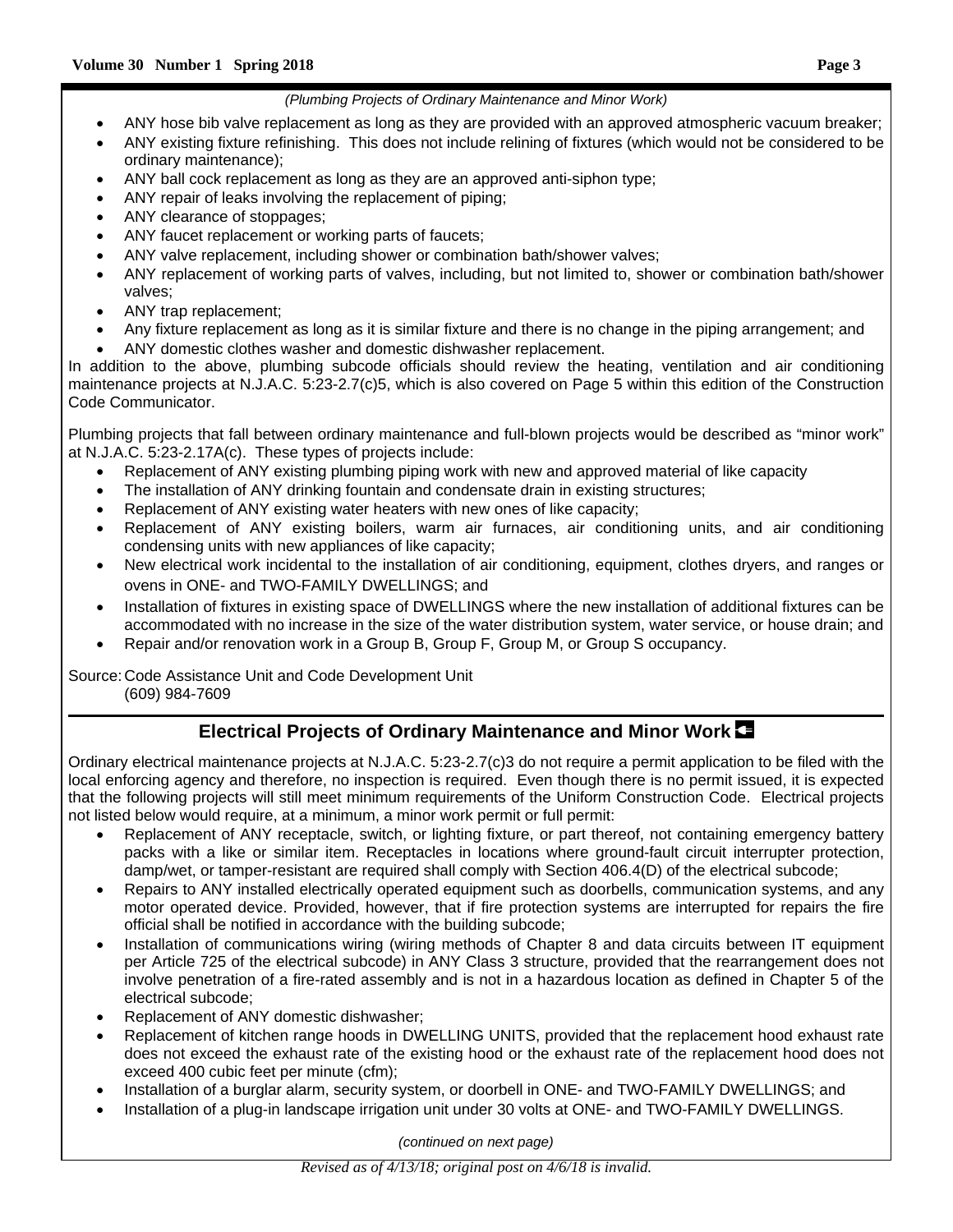#### *(Electrical Projects of Ordinary Maintenance and Minor Work)*

Electrical projects that fall between ordinary maintenance and full-blown projects would be described as "minor work" at N.J.A.C. 5:23-2.17A(c). These types of projects include:

- New electrical work incidental to the installation of air conditioning, equipment, clothes dryers, and ranges or ovens in ONE- and TWO-FAMILY DWELLINGS;
- Installation of five or fewer outlets where existing circuits and/or available space for circuits and service are adequate to support the load in ONE- and TWO-FAMILY DWELLINGS (fishing is considered minor work regardless of the number of fixtures/receptacles);
- Replacement of existing wiring with new wiring of the same capacity in ONE- and TWO-FAMILY DWELLINGS provided that the new wiring shall be of a type approved for the use by the code.
- Installation of a burglar alarm, security system, or doorbell in structures OTHER THAN one- and two-family dwellings. The exception to this (full permit) is controlled, delayed, or sensor released egress doors;
- ANY change of an existing transmission means from a digital alarm communicator transmitter to a fire alarm supervising station. ("Transmission" means the existing phone line(s) that transmit fire alarm signals from a digital alarm communicator transmitter to the supervising station.) Note that a certified fire alarm service company, licensed fire alarm company or licensed electrical contractor is required to submit Form F-391 signed by the contractor to provide a verification statement in writing to the fire subcode official within 24 hours that all required signals remain operational after the new transmission means is installed; and
- Repair and/or renovation work in a Group B, Group F, Group M, or Group S occupancy.

Source: Code Assistance Unit and Code Development Unit (609) 984-7609

#### **Fire Protection Projects of Ordinary Maintenance and Minor Work**

Ordinary fire protection maintenance projects at N.J.A.C. 5:23-2.7(c)4 do not require a permit application to be filed with the local enforcing agency and therefore, no inspection is required. Even though there is no permit issued, it is expected that the following projects will still meet minimum requirements of the Uniform Construction Code. Fire protection projects not listed below would require, at a minimum, a minor work permit or full permit:

- Replacement of ANY sprinkler or smoke alarm, smoke detector, or heat detector head with a like device;
- Repair or replacement of ANY component of a fire alarm or smoke and heat detection equipment (other than the replacement of a fire alarm control panel);
- Installation of ANY battery-powered smoke alarm; and
- Installation of ANY battery-powered or plug-in type carbon monoxide alarm.

Fire protection projects that fall between ordinary maintenance and full-blown projects would be described as "minor work" at N.J.A.C. 5:23-2.17A(c). These types of projects include:

- Installation of any fire detection or suppression device in any ONE- or TWO-FAMILY DWELLING;
- Installation of a burglar alarm, security system, or doorbell in structures OTHER THAN one- and two-family dwellings. The exception to this (full permit) is controlled, delayed, or sensor released egress doors;
- ANY change of an existing transmission means from a digital alarm communicator transmitter to a fire alarm supervising station. ("Transmission" means the existing phone line(s) that transmit fire alarm signals from a digital alarm communicator transmitter to the supervising station.) Note that a certified fire alarm service company, licensed fire alarm company or licensed electrical contractor is required to submit Form F-391 signed by the contractor to provide a verification statement in writing to the fire subcode official within 24 hours that all required signals remain operational after the new transmission means is installed; and
- Repair and/or renovation work in a Group B, Group F, Group M, or Group S occupancy.

#### Source: Code Assistance Unit and Code Development Unit (609) 984-7609

The Construction Code Communicator is an online publication of the New Jersey Department of Community Affairs' Division of Codes and Standards. It is typically published four times a year.

Copies may be read or downloaded from the division's website at: www.nj.gov/dca/divisions/codes.

Please direct any comments or suggestions to the NJDCA, Division of Codes and Standards, Attention: Code Development Unit, PO Box 802, Trenton, NJ 08625-0802 or codeassist@dca.nj.gov.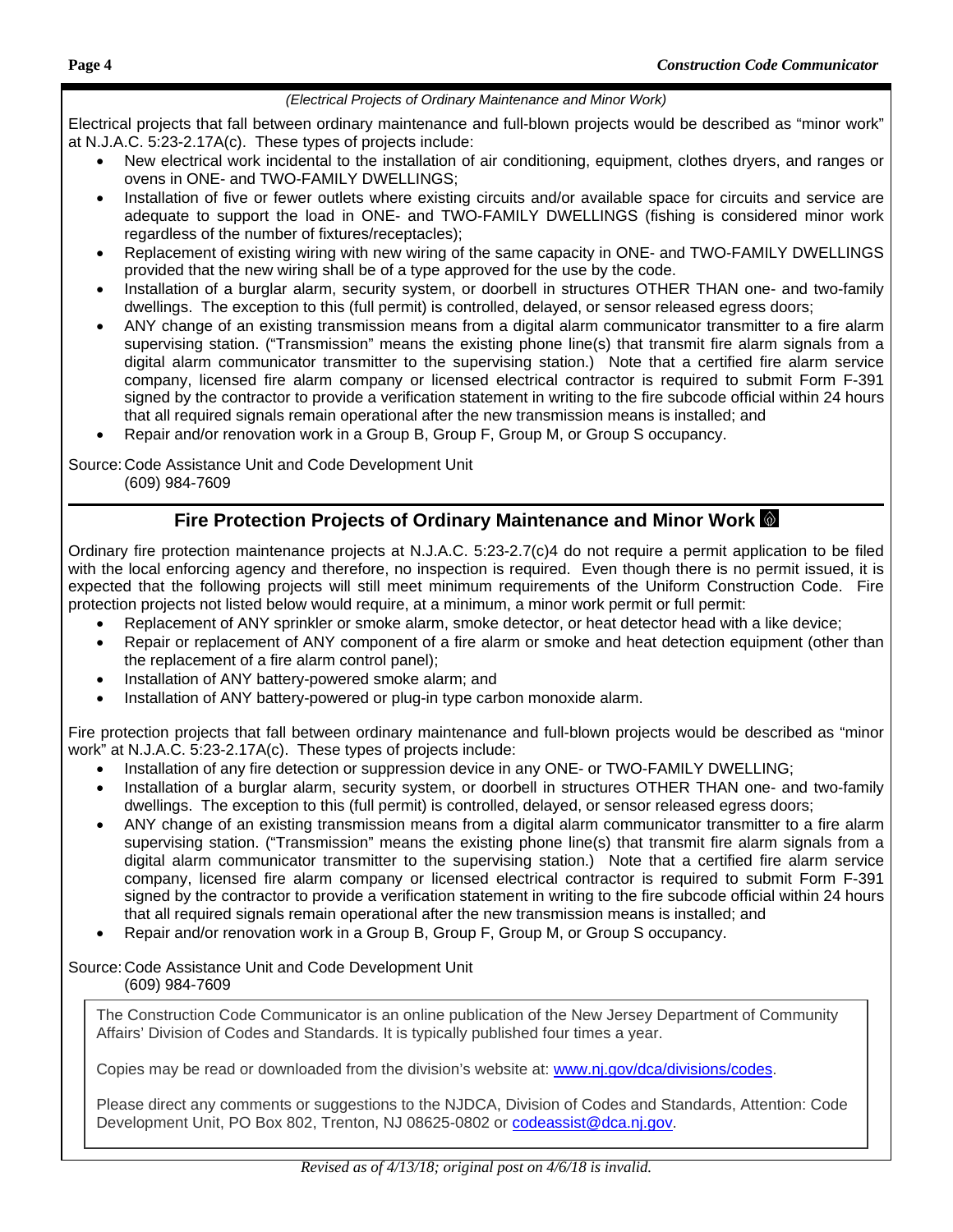# **HVAC Projects of Ordinary Maintenance and Minor Work**

Ordinary heating, ventilation and air conditioning maintenance projects at N.J.A.C. 5:23-2.7(c)5 do not require a permit application to be filed with the local enforcing agency and therefore, no inspection is required. Even though there is no permit issued, it is expected that the following projects will still meet minimum requirements of the Uniform Construction Code. Heating, ventilation and air conditioning maintenance projects not listed below would require, at a minimum, a minor work permit or full permit:

- Replacement of ANY motor, pump and fan of the same capacity;
- Repair and replacement of ANY heating, supply and return piping and radiation elements, which does not require rearrangement of the piping system;
- Repair and replacement of ANY duct work;
- Repair of ANY air conditioning equipment and system;
- Repair or replacement of ANY control device for heating and air conditioning equipment;
- Replacement of kitchen range hoods in DWELLING UNITS, provided that the replacement hood exhaust rate does not exceed the exhaust rate of the existing hood or the exhaust rate of the replacement hood does not exceed 400 cfm;
- Replacement of domestic clothes dryers serving, and located within, DWELLING UNITS, provided that no change in fuel type, pipe size, or location or electrical characteristics is required;
- Replacement of domestic stoves and domestic ovens in DWELING UNITS, provided no change in fuel type, pipe size, or location or electrical characteristics is required;
- Replacement of bathroom exhaust fans in DWELLING UNITS; and
- Applying liquid lining material inside ANY existing chimney.

In addition to the above, mechanical inspectors should familiarize themselves with plumbing maintenance projects at N.J.A.C. 5:23-2.7(c)2, which is also covered on Page 3 within this edition of a Construction Code Communicator.

Heating, ventilation and air conditioning maintenance projects that fall between ordinary maintenance and full-blown projects would be described as "minor work" at N.J.A.C. 5:23-2.17A(c). These types of projects include:

- Replacement of ANY existing boiler, warm air furnace, air conditioning unit, and air conditioning condensing unit with new appliances of like capacity.
- New electrical work incidental to the installation of air conditioning, equipment, clothes dryers, and ranges or ovens in ONE- and TWO-FAMILY DWELLINGS; and
- Repair and/or renovation work in a Group B, Group F, Group M, or Group S occupancy.

Source: Code Assistance Unit and Code Development Unit (609) 984-7609

## **Emergency Escape and Single-Exit Buildings**

Section 1030.1, the "General" section for the emergency escape and rescue openings (EERO) requirements of the International Building Code/2015, has created some confusion. Here it states, "In addition to the means of egress required by this chapter, provisions shall be made for emergency escape and rescue openings in Group R-2 occupancies in accordance with Tables 1006.3.2(1) and 1006.3.2(2) and Group R-3 occupancies."

All Group R-3 occupancies, and certain Group R-2 occupancies, are permitted to have one means of egress. The above code, which references requirements for EEROs, is applicable only to those R-2 and R-3 occupancies with one means of egress.

For example, a 3-story Group R-2 with no more than 4 dwelling units per story is permitted to have one means of egress as long as common travel distances are maintained to 125 feet (see Table 1006.3.2(1)). If the designer choses to use this option, then the building is required to have EEROs installed in sleeping areas. Note that I do not reference Table 1006.3.2(2); this is because, as per Note C, this table is used for R-2 occupancies consisting of sleeping units, and I specifically state dwelling units in my example.

In all cases, if there are two means of egress provided, then EEROs are not required.

Source: Rob Austin Code Assistance Unit (609) 984-7609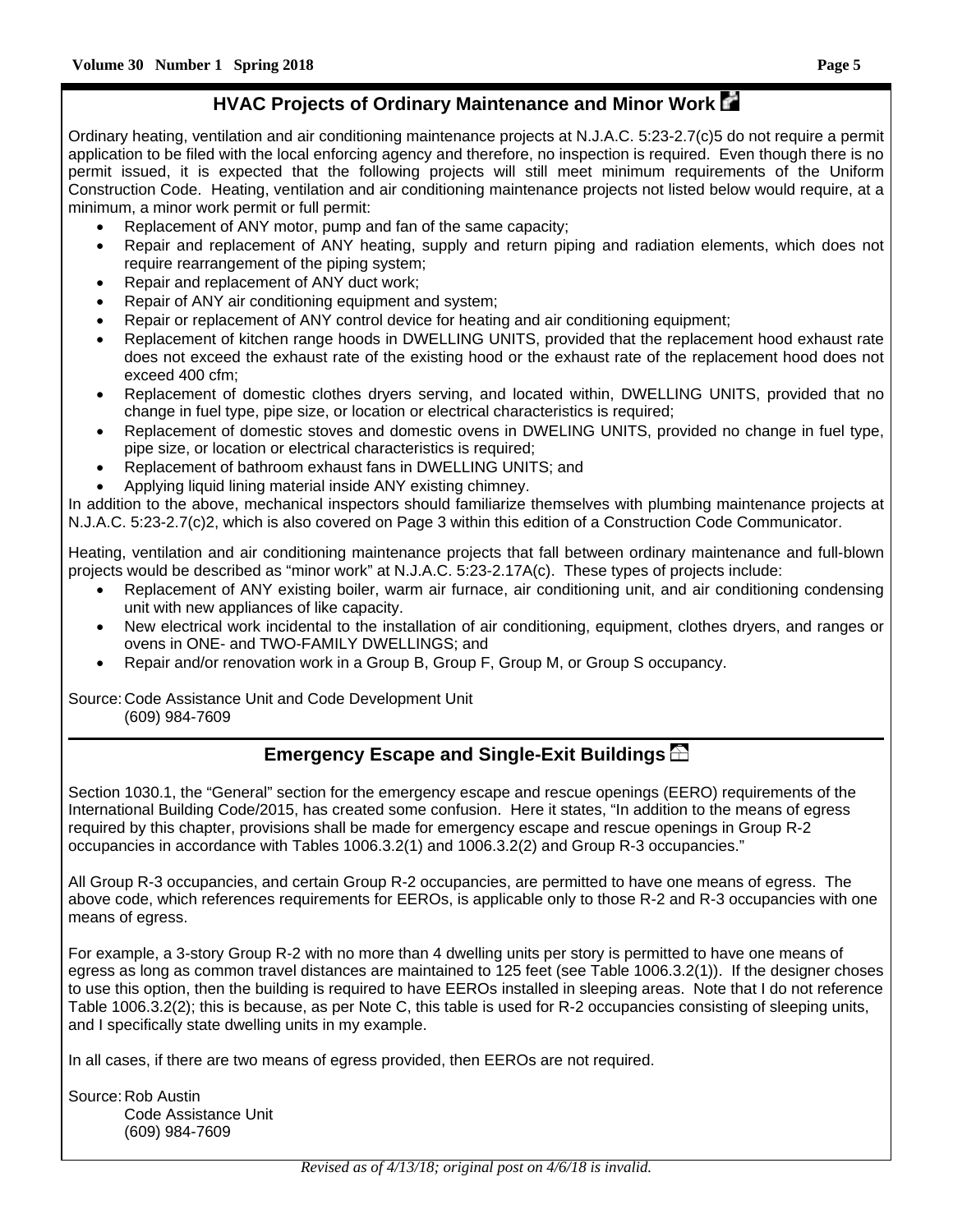## **Consumer Fireworks Sale and Storage**

Questions have been coming in lately regarding whether consumer fireworks can be offered for sale and the quantity that can be stored inside of buildings before the Group Classification of the building must change. The simple answer is that they can be sold and stored in any amount, in any business, per P.L. 2017, c. 92. This Law took effect June 28, 2017.

Some code officials have asked if the Group Classification of the occupancy would need to change if the maximum allowable quantity of consumer fireworks listed in Table 307.1(1) of the 2015 International Building Code (IBC) was exceeded. The answer is NO. When Senate Bill S3034 was signed last year (P.L. 2017, c. 92) it superseded this requirement. We will be modifying the 2018 NJ IBC to reflect these changes.

Any firework not defined as a dangerous firework is allowed to be stored, displayed, and sold under this Law change.

The following excerpt is taken directly from the definitions in P.L. 2017, c. 92. The full text of this law can be found online at: http://www.njleg.state.nj.us/2016/Bills/PL17/92\_.HTM

 *"Sparkling devices and novelties mean:* 

 *a. Wood sticks or wire sparklers of not more than 100 grams of pyrotechnic mixture per item;* 

 *b. Hand held or ground based sparkling devices which are non-explosive and non-aerial, which may produce a crackling or whistling effect, and contain 75 grams or less of pyrotechnic composition per tube or a total of 500 grams or less for multiple tubes; and* 

 *c. Snakes and glow worms, smoke devices, and trick noisemakers, which include party poppers, snappers, and drop pops, each consisting of 25/100 grains or less of explosive mixture."* 

As you can see from the above, sparklers with not more than 100 grams of pyrotechnic mixture per item, hand held or ground based sparkling devices non-explosive and non-aerial type that contain 75 grams or less of pyrotechnic composition per tube or a total of 500 grams or less for multiple tubes, and snakes and glow worms, smoke devices, and trick noisemakers each consisting of 25/100 grains or less of explosive mixture are now legal.

The law further allows the following types of devices to be sold, stored, possessed, or used, as provided below.

 *"(1) A toy pistol, toy cane, toy gun, or other device in which paper or plastic caps containing .25 grain or less of explosive compound per cap are used, providing they are so constructed that the hand cannot come in contact with the cap when in place for use, and toy pistol paper or plastic caps which contain less than .20 grains of explosive mixture per cap;* 

 *(2) Sparkling devices and novelties as defined in R.S.21:2-2 if the person is 16 years of age or older. Sparkling devices and novelties, including their sale or use, shall not be subject to further regulation by a municipality pursuant to R.S.40:48-1, except that the storage and sale of items listed in this paragraph shall be consistent with the standards set forth in NFPA 1124 National Fire Protection Association Code for the Manufacture, Transportation, Storage and Retail Sales of Fireworks and Pyrotechnic Articles, 2006 edition; and* 

 *(3) Any item or device as otherwise provided in this chapter."* 

The following is the definition of dangerous fireworks.

 *21:2-3. "Dangerous fireworks" mean the following:* 

 *Toy torpedoes containing more than 5 grains of an explosive composition.* 

 *Paper caps containing more than .35 grain of explosive composition.* 

 *Firecrackers or salutes exceeding 5 inches in length or 3/4 inch in diameter.* 

 *Cannons, canes, pistols or other devices designed for use otherwise than with paper caps.* 

 *Any fireworks containing a compound or mixture of yellow or white phosphorous or mercury.* 

 *Any fireworks that contain a detonator or blasting cap.* 

 *Fireworks compositions that ignite spontaneously or undergo marked decomposition when subjected for 48 consecutive hours to a temperature of 167 degrees Fahrenheit.* 

 *Fireworks that can be exploded en masse by a blasting cap placed in one of the units or by impact of a rifle bullet or otherwise.* 

 *Fireworks, such as fuses, containing a match tip, or head, or similar igniting point or surface, unless each individual tip, head or igniting point or surface is thoroughly covered and securely protected from accidental contact or friction with any other surface.* 

 *Fireworks containing an ammonium salt and a chlorate."* 

P.L. 2017, c. 92 allows a 16 year old individual to purchase, possess, and use sparkling devices or novelties and prohibits municipalities from establishing more restrictive requirements. It also prohibits the sale of dangerous fireworks, which are fireworks that contain more than 25 grams of explosive compound per cap. The storage and sale must be maintained in accordance with the 2006 edition of NFPA 1124.

Source: Michael Whalen, Code Assistance Unit, (609) 984-7609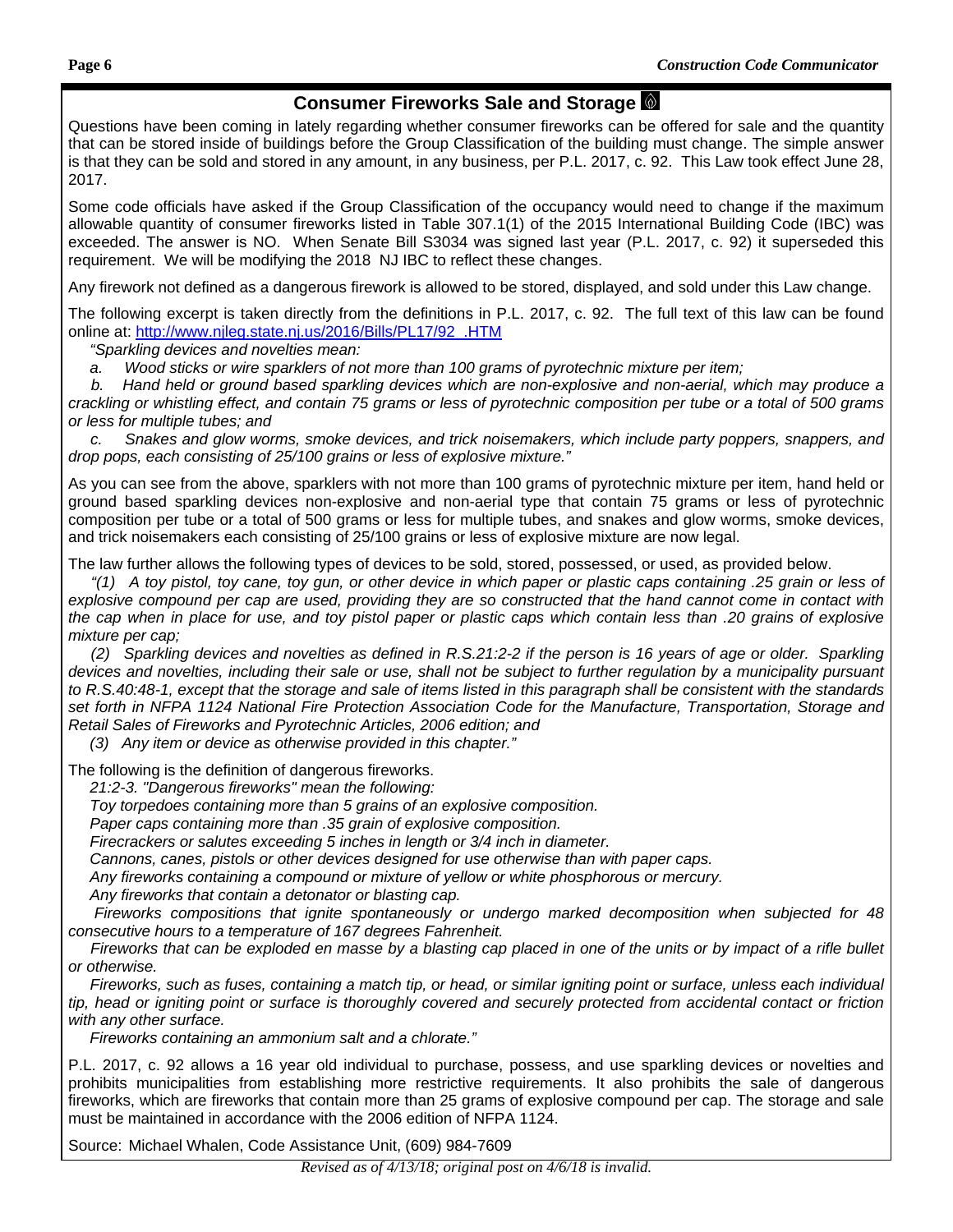# **Construction Trailers**

One of the questions that frequently comes up is whether construction trailers need an Industrialized Building Commission (IBC) label. Construction trailers are not defined in the code, but for the purposes of this article, the term construction trailer is any premanufactured construction on a chassis that is used for the storage of materials or for the use of construction personnel on a construction project. A construction trailer is not a sales trailer, nor is it a trailer that serves a function not connected with the building construction.

It has long been the Department's position that these trailers are part of the construction project and do not require a separate permit. These structures should be regulated under Chapter 33 in the Building Subcode, "Safeguards During Construction" and N.J.A.C. 5:23-2.34, "Protection of Adjoining Properties and Public Rights of Way." Therefore, proper safeguards should be required such as making sure the unit is tied down and making sure the utility connections (if any) to the trailer are proper.

Because the trailer is not subject to a separate building permit, it does not need an IBC label.

Source: Michael Baier, Code Assistance Unit, (609) 984-7609

## **Cantilever Confusion**

For those of you confused by Section R507.5, Deck Joist Spans for Common Lumber, of the International Residential Code/2015, you are not alone. This section contains the requirements for the maximum allowable spans for wood deck joists. When it comes to a cantilever situation, this section states that deck joists are permitted to cantilever no more than ¼ of the actual, adjacent joist span. This means that if one did not go to the maximum span permitted, they can only use the actual span, multiply this by 0.25, and the result would be the cantilever. In other words:

- If the max span is 10', then 2.5' is the cantilever.
- If the span is 10' but the design would permit a larger span, the cantilever is still only permitted 2.5'.

And please don't let "Note F" add to the confusion; it is merely a reminder that the cantilever spans are based on the approximate or rough-cut dimensions, and you may be able to eke out a little more cantilever span if you use the actual dimensions (as we all know, a 2x4 is actually smaller).

Source: Rob Austin, Code Assistance Unit, (609) 984-7609

#### **Landscape Irrigation Systems: Permit and Inspection Update**

The changes to Ordinary Maintenance and ordinary repairs will have some impact on permit applications for landscape irrigation systems. Systems that are of the plug in type are now considered electrical ordinary maintenance provided that the system uses an existing receptacle. However, there are some related code issues that still require that a permit be issued.

The first, and more obvious reason that a permit is required is the installation of a backflow preventer. Therefore, a plumbing technical section is required. The second, less obvious reason that a permit is still required for an irrigation system is the rain sensor. By Statute, when an irrigation system is installed, an inspection for the presence of a rain sensor is required under the Uniform Construction Code. Because of this statutory requirement, an item was added to the electrical subcode technical section, to verify that the rain sensor was installed. The changes to the ordinary maintenance and minor work provisions have, in most cases, taken the electrical subcode official out of the game. However, the plumbing subcode official is still in the game.

Therefore, we will be amending the plumbing technical section to include rain sensors as an inspection item and will provide a place for the signature and license number of the landscape irrigation contractor. When a permit application is made for an irrigation system of the plug in type, where there is no electrical work associated with providing a new receptacle, only a plumbing technical section is required. It is permissible to have both the plumbing contractor and irrigation contractor sign and seal the same technical section provided that the description of work clearly indicated which contractor is responsible for which portion of the work.

Until the standard forms are changed, the plumbing tech section should be used. The fee should be listed as other, and the inspection of the rain sensor should be recorded using the blank line at the bottom of the inspection box. Both the licensed plumbing contractor and the licensed irrigation contractor should sign and seal the technical section.

Source: Michael Baier, Code Assistance Unit, (609) 292-7899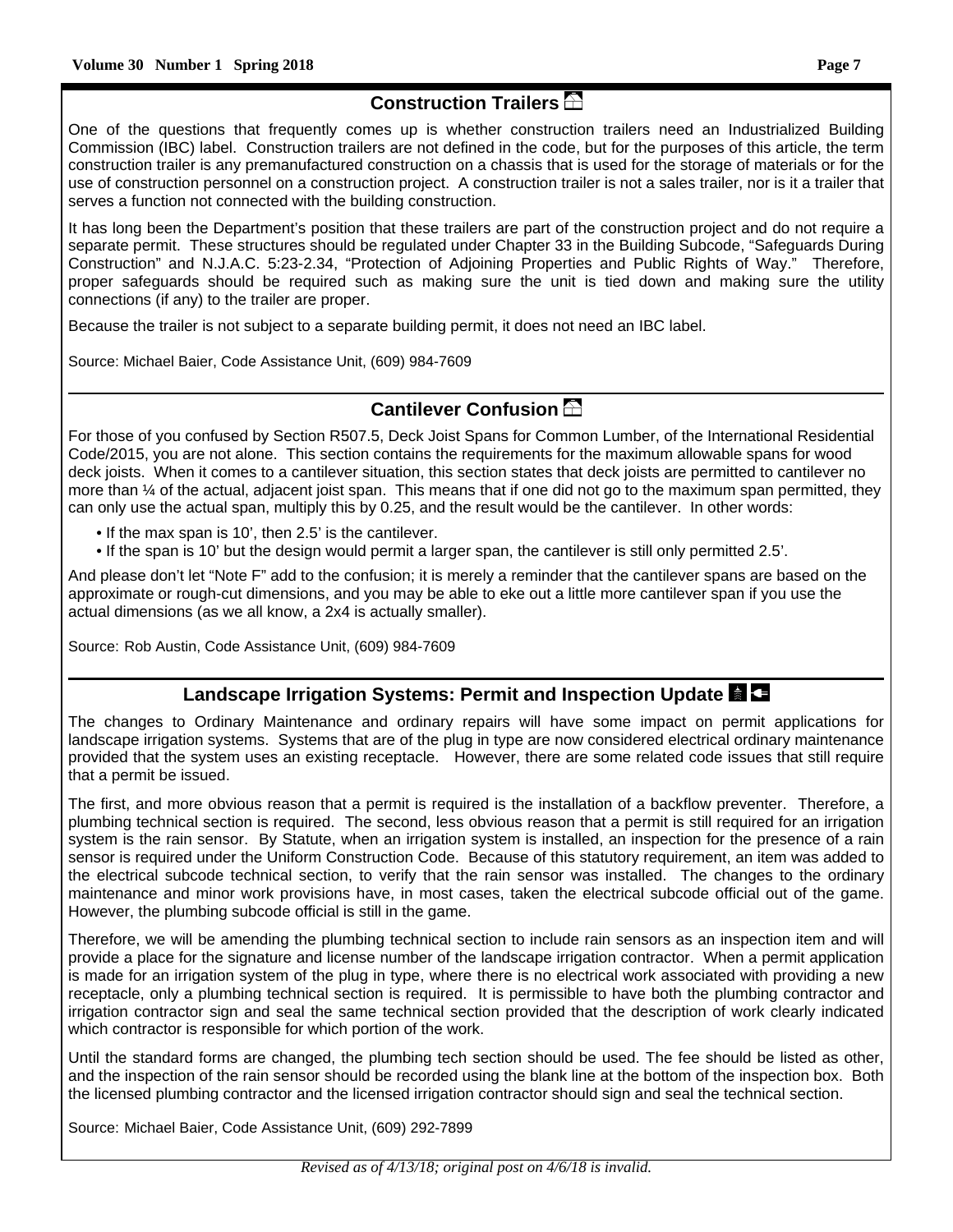# **Manual J Software**

Let me start off by saying, I am *NOT* promoting a product. As I come across usable and user-friendly software, I like to inform people of its existence. Therefore, I am *merely* providing a link to usable software regarding Manual J calculations. The software I speak of is Cool Calc, www.coolcalc.com (soon to include Manual S software also). In short, create a user name and password and begin your Manual J calculations. You can even access it from a tablet or smart phone.

Per their website:

"Cool Calc Manual J allows a contractor to remotely perform an ACCA approved manual J load calculation in a matter of minutes by leveraging Google maps, local building code databases, and thousands of unique algorithms.

Cool Calc revolutionizes the Manual J process by completely automating the surface area measurement and building material gathering processes required to perform a load calculation.

Our proprietary software allows the user to trace a home from Google Maps and then uses complex algorithms to determine the surface area and orientation of all walls, ceilings, floors, and windows.

Next, the software accesses public property tax data to determine the age of the house, and then cross-references that data against the building code for that year and region to determine the most likely construction materials used.

From there the software generates a detailed ACCA approved Manual J Report complete with and Adequate Exposure Diversity (AED) chart that can be used to identify when zoning or variable speed equipment is recommended."

Feel free to check it out. Again, the website address is www.coolcalc.com.

Source: Rob Austin Code Assistance Unit (609) 984-7609

#### **Update on Emergency Responder Radio Coverage System Requirements**

Included in the Spring 2015 edition of the *Construction Code Communicator*, I wrote an article to provide basic information on when Emergency Responder Radio Coverage Systems would be required. Recently, I have been advised that during final inspections, code officials have been failing the final fire protection inspection due to radio coverage systems not being installed. I am also hearing that the certificates of occupancy are not being issued. This should *not* be happening at a final inspection. The Code Assistance Unit suggests that a Temporary Certificate of Occupancy (TCO) be issued if all other fire protection systems are compliant and a plan to install an Emergency Responder Radio Coverage System or a plan to modify an existing system to meet required signal strength is submitted with a time table for completion.

Locally, code officials need to know about radio coverage issues inside building around the towns they work in. When code officials are aware that the fire department is having radio issues in existing buildings, they should be asking for design plans during the plan review process of similar type building designs; this is not an issue to bring up at the final inspection. This way provides a mechanism so that the system will be in place, and if there are minor issues at the final inspection, they should be much easier to address/fix. Bringing up this issue on final inspection may require destruction of ceiling and wall finishes to run wire for these systems.

Most of the examples brought to my attention are in basements or buildings of concrete and steel construction. Some areas are not meeting the minimum signal strength required by the International Fire Code (IFC). Please contact the emergency responders and the radio technicians to identify the coverage problem areas within buildings in your municipality. This will give you a better understanding of when you need to ask for these systems. Below is a link to the original article: http://www.nj.gov/dca/divisions/codes/publications/pdf ccc/ccc 2015 spring.pdf

Source: Michael Whalen Code Assistance Unit (609) 984-7609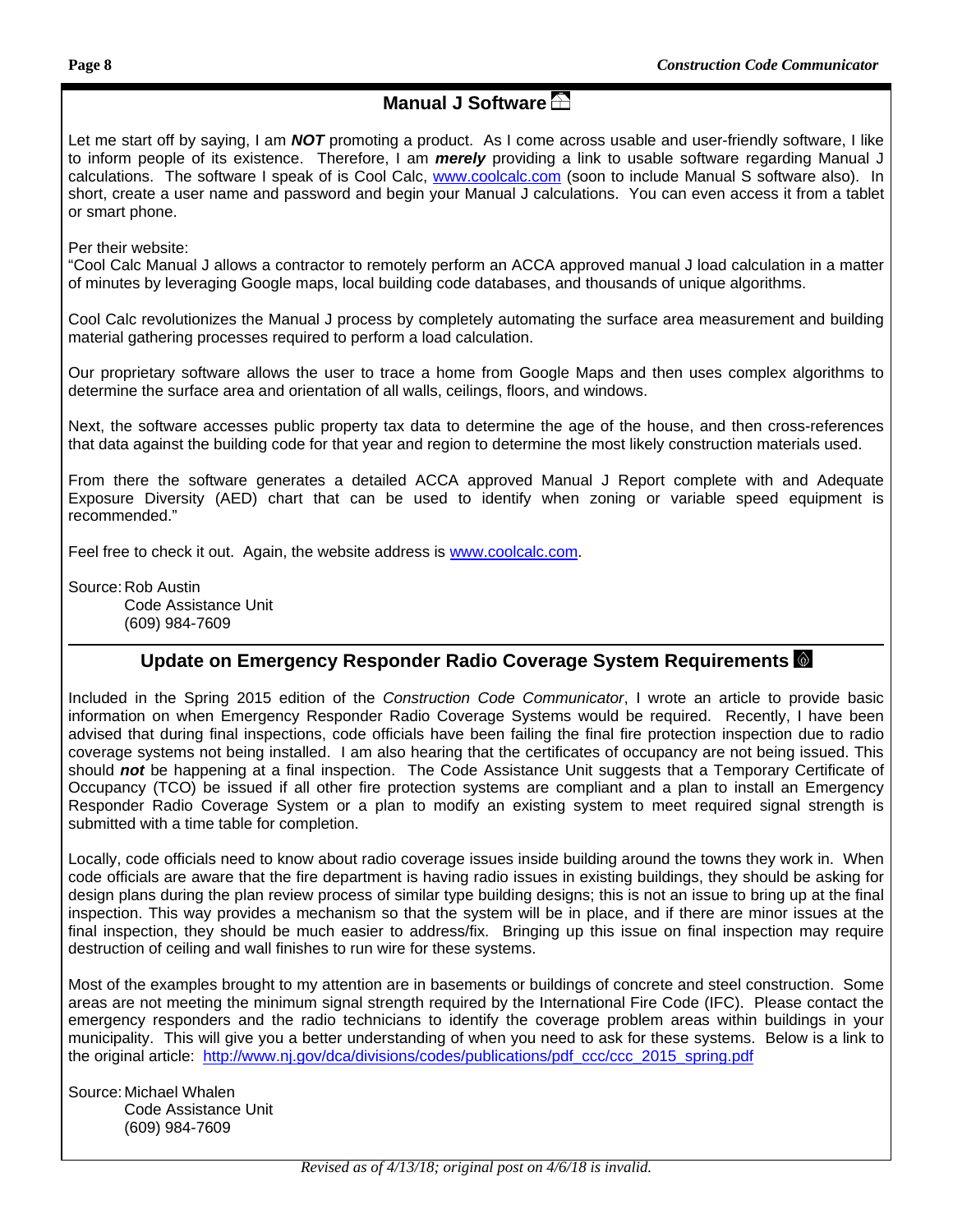## **Basis for Occupant Load Calculations**

Since I have been getting an increasing amount of phone calls regarding this, I'm hoping an article will help. When looking at Section 1004, Occupant Load of the International Building Code/2015 and applying Table 1004.1.2 (Maximum Floor Area Allowances Per Occupant), remember to check your definitions in Section 202. This table uses two terms that are extremely important in how to calculate:

- FLOOR AREA, GROSS. The floor area within the inside perimeter of the exterior walls of the building under consideration, exclusive of vent shafts and courts, without deduction for corridors, stairways, ramps, closets, the thickness of interior walls, columns or other features. The floor area of a building, or portion thereof, not provided with surrounding exterior walls shall be the usable area under the horizontal projection of the roof or floor above. The gross floor area shall not include shafts with no openings or interior courts.
- FLOOR AREA, NET. The actual occupied area not including unoccupied accessory areas such as corridors, stairways, ramps, toilet rooms, mechanical rooms and closets.

For example, office space (business areas per the table) states 100 gross. This essentially means you are counting everything from the interior side of the exterior walls except for shaft and courts. Another example is a restaurant (assembly without fixed seats; unconcentrated; table and chairs) at 15 net. This permits you to exclude such things as corridors, toilet rooms, etc. Also note that I am not referring to use Group Classifications per Chapter 3; even though it's related, they are not the same thing, and one should apply the actual use of the space per Table 1004.1.2 regardless of the classification in Chapter 3.

Source: Rob Austin Code Assistance Unit (609) 984-7609

## **AC Power Disconnect/Reconnect, Who can do it?**

It has come to the attention of the Department that there is some confusion among Electrical Subcode Officials and Inspectors. Some officials are not allowing licensed Fire Alarm Contractors to disconnect and reconnect the AC power to existing fire alarm equipment or burglar alarm systems when they are replacing equipment. When an existing branch circuit was previously installed by an electrical contractor, a licensed Fire/Burglar Alarm Contractor may disconnect and reconnect the AC power. A licensed Electrical Contractor is NOT required to perform this work so long as it involves disconnection and reconnecting the line voltage power without the need to alter, extend, rewire, or modify the branch circuit.

Replacement of the fire alarm panel requires permits for both fire and electrical subcode technical sections since both fire protection subcode (devices/appliances) and electrical subcode (wiring) work are involved. The licensed alarm company simply checks the box in the upper right hand corner "[ ] EXEMPT APPLICANT" on the electrical subcode technical section and includes their Consumer Affairs license number on both technical sections.

The following rule was adopted on April 3, 2017:

N.J.A.C. 13:31A-1.15 PROHIBITED PRACTICES

a) A licensee shall be deemed to have engaged in professional misconduct and shall be subject to the penalties set forth in N.J.S.A. 45:1-21 et seq., for engaging in any of the activities set forth in N.J.S.A. 45:1-21 and any of the following prohibited acts or practices:

 6. Installing, servicing or maintaining branch circuit wiring. For purposes of this section, "branch circuit" means the circuit conductors between the final overcurrent device protecting the circuit and the outlet(s).

 **i. Nothing in this subsection shall be construed to preclude a licensee from connecting to or disconnecting from a branch circuit that was previously installed by an electrical contractor licensed by the Board pursuant to N.J.S.A. 45:5A-1 et seq.** 

If you have any questions, please feel free to contact me at the number below.

Source: Michael E. Whalen Code Assistance Unit (609) 984-7609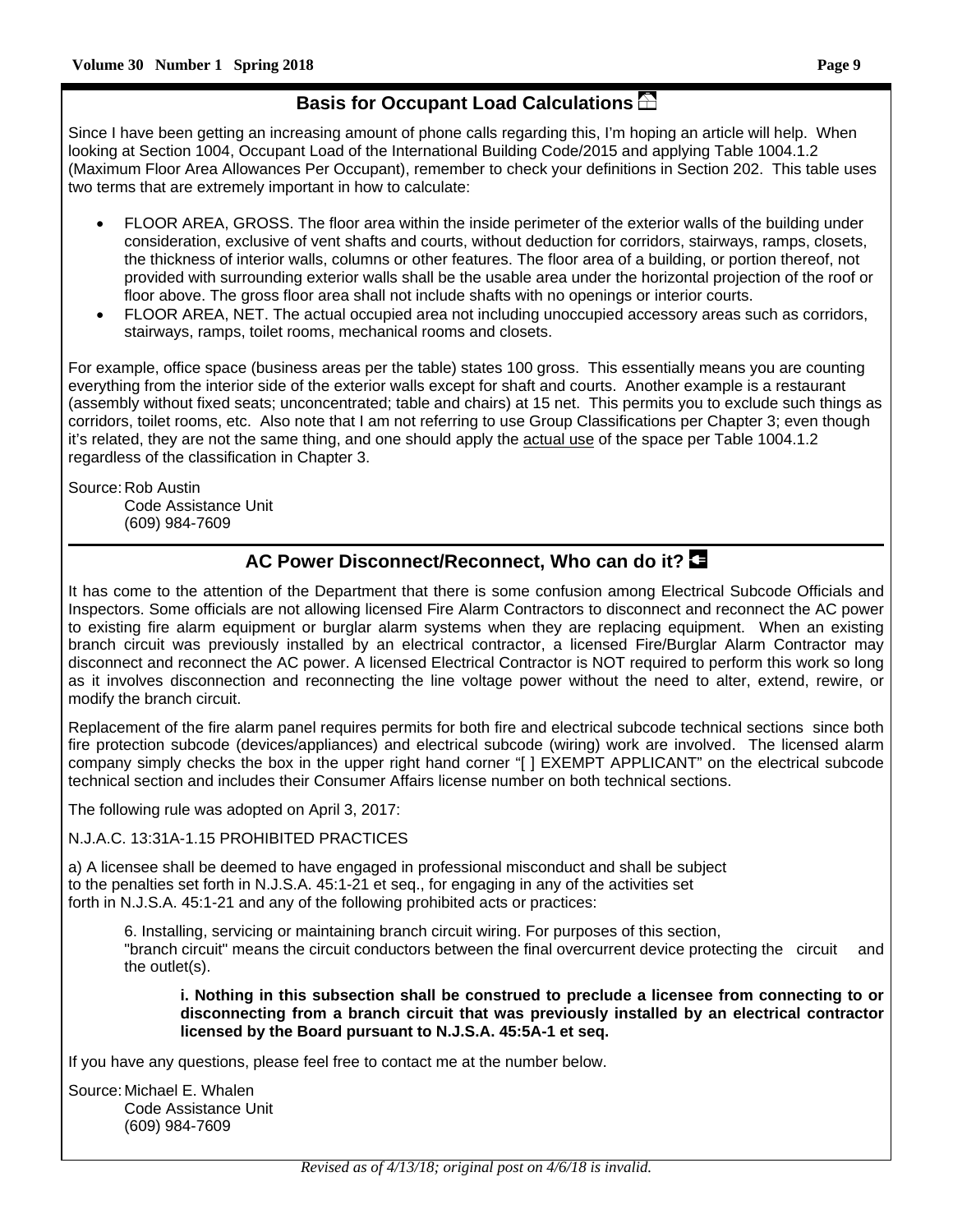# **Defining the Building Thermal Envelope**

The Code Assistance Unit has been receiving questions related to how a building thermal envelope (BTE) is defined. For starters, let's look at the definitions.

The residential portion of the 2015 International Energy Conservation Code (IECC) and Chapter 11 of the International Residential Code define BTE: The basement walls, exterior walls, floor, roof and any other building elements that enclose conditioned space or provide a boundary between conditioned space and exempt or unconditioned space.

Note that this definition uses the term Conditioned Space, which is defined as:

An area, room or space that is enclosed within the building thermal envelope and that is directly or indirectly heated or cooled. Spaces are indirectly heated or cooled where they communicate through openings with conditioned spaces, where they are separated from conditioned spaces by uninsulated walls, floors or ceilings, or where they contain uninsulated ducts, piping or other sources of heating or cooling.

In short, you cannot read the BTE definition without applying the Conditioned Space definition, and it's best to show its application through an example. Say there is a basement space with ducts running under the floor joists of the first floor, and the designer/homeowner does NOT want to insulate the ductwork (maybe for an industrial look, who knows). This would meet the definition of Conditioned Space by indirectly heating the space and the walls of this basement would be required to be insulated (and to the contrary, the floor joists above the basement would NOT be insulated); this would also apply if they chose to directly heat the space or if no insulation was provided in the floor joists above. If the designer/homeowner would rather not insulate the basements walls, then the BTE is to be "cut off" at the floor joists with insulation; ductwork and piping below this insulation would also be insulated.

You will note that I answered these scenarios without using Chapter 4. For those that want a direct code reference, Section R402.2.9, Basement Walls, of the IECC supports the example above.

You may ask: if the above applies to new construction, what about existing homes? Well, that depends on the scope of work. If a project is scoped at a minimum of Renovation, N.J.A.C. 5:23-6.5(e)10 and 12 answer this question. If one choses to finish a basement by furring out the walls with no insulation in the floor joists, the walls are to be insulated to whichever level the designer/homeowner choses based on the thickness established by the studs chosen (the exception at Section 6.5(e)10i permits this). In the case of newly installed or replaced ductwork in an unfinished basement with no insulation in the floor joists and no insulation on the basement walls, there is not a BTE established per current code. This defaults to having the new/replaced ducts insulated (obviously, if the walls were insulated, the new/replaced ducts would be within the BTE and not required to be insulated).

Source: Rob Austin, Code Assistance Unit, (609) 984-7609

## **Building Permits: Seeing the Leaves in the Forest**

Has anyone ever asked for a list of permits at a site? Maybe they want to know how many swimming pools were built. They can request this information under New Jersey's Open Public Records Act (OPRA). Construction officials and technical assistants get these questions because they deal with a rare commodity: building permits. Permits are one of the few sources of information available every month for every municipality. They say a lot about a key sector of the economy, the construction industry, and settlement patterns, where houses, offices, shops, schools, hospitals, warehouses, and other structures are built, refurbished, or torn down.

Here are things to consider when asked about buildings permits.

Not all information is reportable: Some people want the names of permit applicants, contractors, or a detailed description of work. While permits have lots of information, not all of it is reportable. The reporting software building departments use was designed to schedule inspections, calculate fees, and track work; they focus on economic and demographic indicators, not how many sheds, pools, solar panels, decks, and the like are built.

We can help: The New Jersey Department of Community Affairs (DCA) publishes monthly and yearly data for every municipality in the State. These summary indicators include:

- Authorized housing, the number of new dwellings authorized by building permits;
- The dollar amount of construction; and
- The square feet (total floor area) authorized by permits issued for new buildings or additions to existing ones.

*(continued on next page)*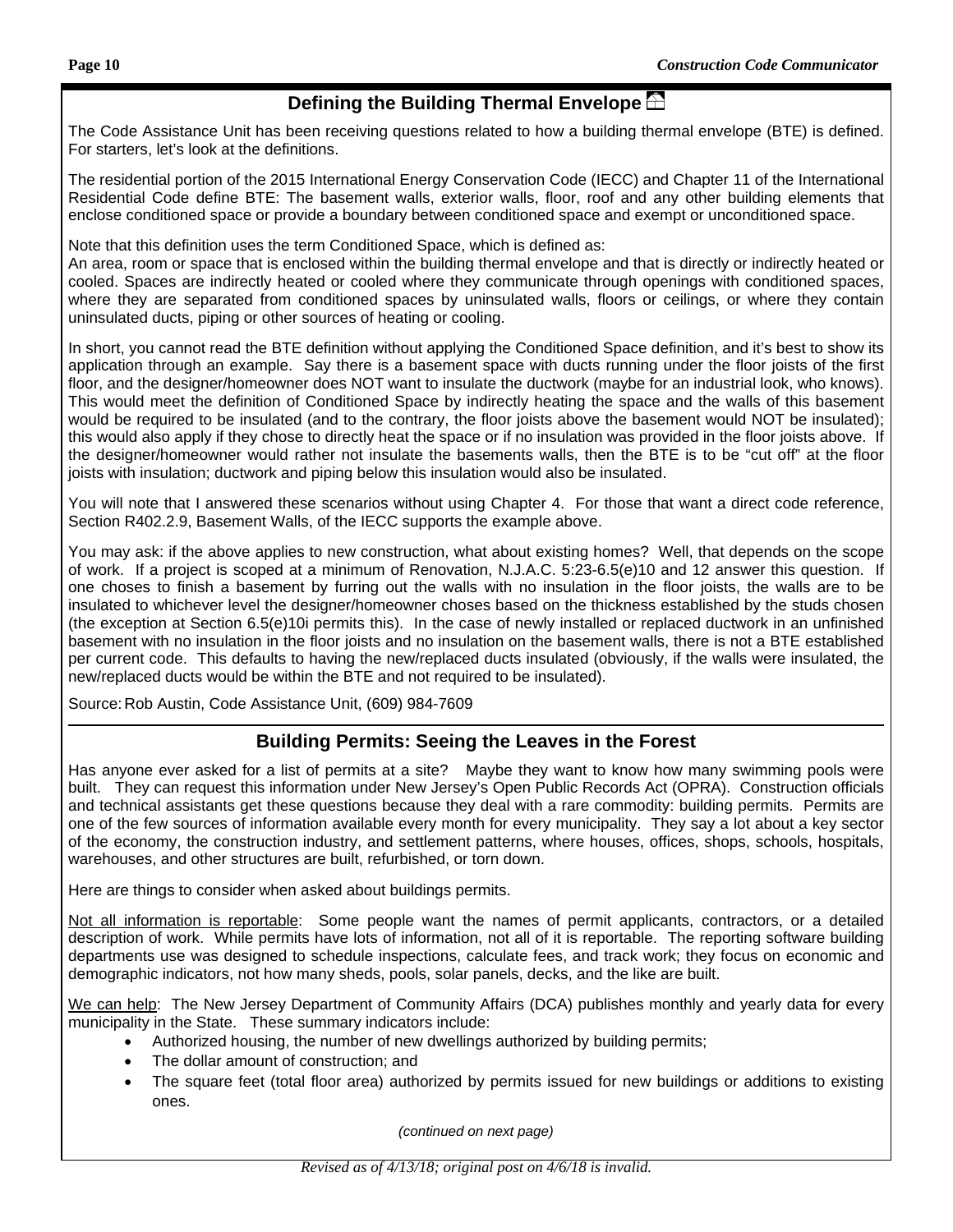#### *(Building Permits: Seeing the Leaves in the Forest)*

These data are in the New Jersey *Construction Reporter* on the DCA website at http://www.nj.gov/dca/divisions/codes/reporter/. They appear every month, for every municipality, back to 1996.

More detail: Some people want information on individual permits. In 2015, DCA began to publish "big permits," a monthly file listing permits with a dollar amount of work equal to or more than \$250,000. This is a running inventory. The December file has big permits for the year. Major data fields are:

- Permit number
- Permit date
- Permit type (new, addition, alteration, demolition)
- Building uses in broad categories (business, storage, mercantile, etc.)
- Block and lot
- Dwelling units gained and lost
- Square feet
- Dollar amount of work

What's NOT available: There is no information about who applied for the permit. Contractor information, street addresses, and phone numbers are not available. While these items are on permits, they are not reportable.

Individual permits show only part of the picture: Not every municipality sends permit-level data; most do. As of 2018, only fifteen municipalities send paper reports that summarize individual permits. Ten years ago, many more did so. Anyone who looks only at individual permits gets an incomplete picture of construction in New Jersey. While this gap has gotten smaller with time, it is still only part of all the work authorized in the State.

Permit records are archived: The permit-level database DCA maintains is large and unwieldy. Depending on economic conditions, New Jersey municipalities issue between 350,000 and 450,000 permits every year; that's a lot of records, even for big, mainframe computers. To efficiently manage them, DCA must archive old permits 18 months after they get certificates of approval or occupancy. This limits direct access to only about 2 million records at any point in time, making the permit-level database a poor choice for historical information.

CDs available: For several years, DCA has captured on CD all the individual permits directly accessible on the mainframe computer. This provides an historical record, but only for the municipalities that sent data this way. The 2017 edition will be available June 2018, after DCA completes its audit and publication processes. The price is \$100. To order it, contact Division of Codes and Standards at (609) 292-7898.

Source: John Lago Division of Codes and Standards (609) 292-7898

#### **Changes in the Uniform Construction Code (UCC) Amendments Adopted January 16, 2018**

In February of 2017, the Department proposed various amendments to the UCC. These proposals were then adopted January 16, 2018 with three changes to note, as follows:

- Corrections were made at N.J.A.C. 5:23-3.4(d), 3.4(d)1, and 5.3(a) to delete Group R-4 as it does not have the same type of occupants same as a one- or two-family dwelling.
- Corrections were made at N.J.A.C. 5:23-3.14(b) to avoid duplicate numbering for the accessibility chapter of the building subcode. The new section number is 1107.5.2.3, and related sections are renumbered accordingly.
- Proposed changes to N.J.A.C. 5:23-2.15(b) and 2.15A(b)4 were **NOT** adopted. These proposed changes (again, **NOT** adopted) incorporated the requirement for HVACR contractors to be licensed into the UCC by requiring proof of licensure from the Division of Consumer Affairs as a condition for obtaining a construction permit for work covered by the scope of the license.

This means that a permit applicant with a Home Improvement Contractor (HIC) registration may still be used to issue a permit for heating, ventilation, air conditioning, and refrigeration (HVACR) work. The permit applicant is not required to hold or present an HVACR license in order to *obtain* a permit for work in residential structures until such time that the HVACR license is adopted into the UCC.

Source: Code Development Unit (609) 984-7609